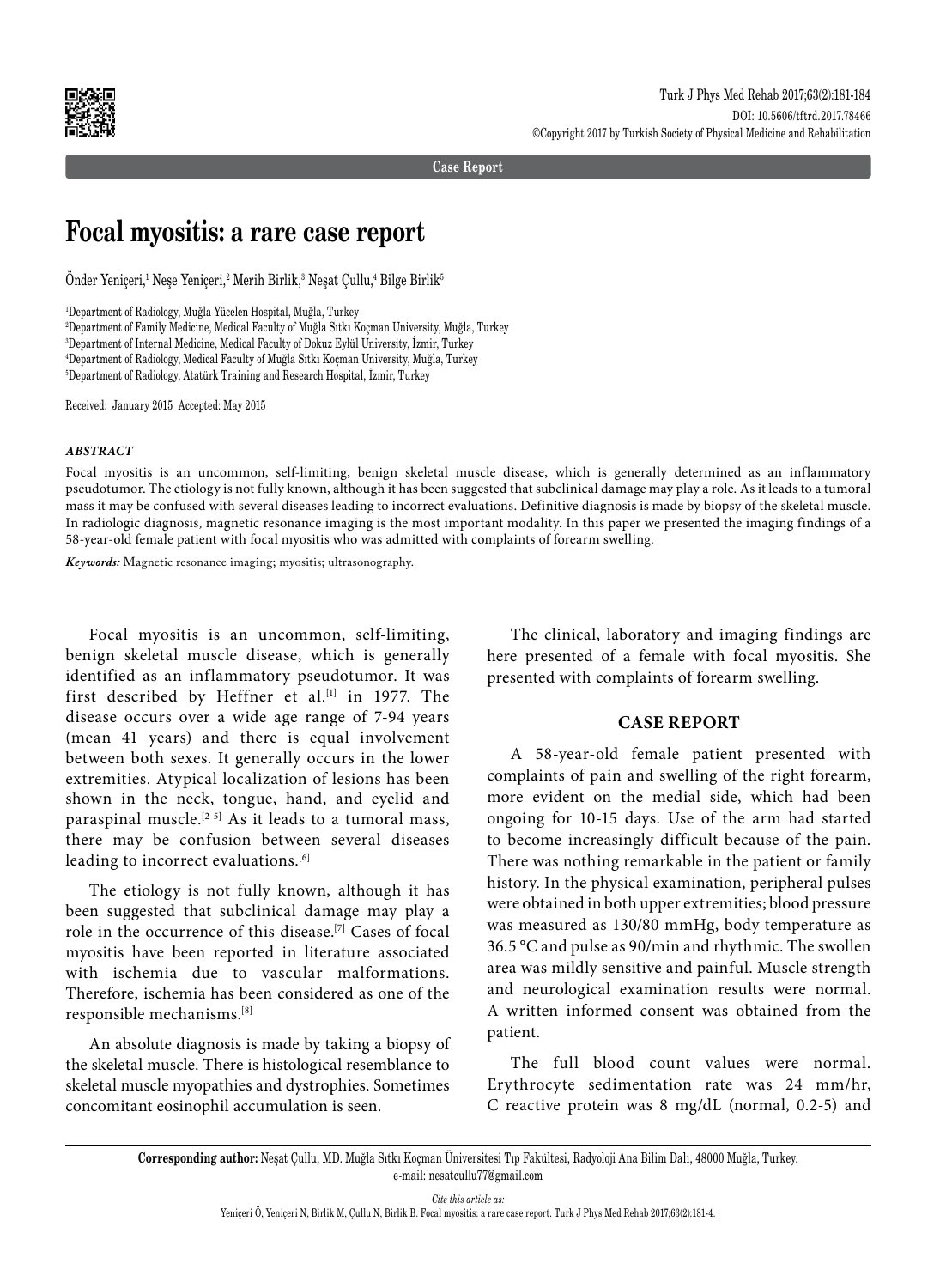

**Figure 1.** Increased echogenicity is observed in the flexor carpi ulnaris (long arrow) and the flexor carpi radialis (short arrow) on the axial ultrasonography image.

romatoid factor was 7.19 IU/mL (normal, 0-50). In the biochemical tests, very high values were determined of lactate dehydrogenase (LDH) at 561 IU/L and creatinine kinase (CK) at 7888 IU/L. Other biochemical test results were normal.

During the B-mode ultrasonography examination, increased diffuse homogenous echogenicity was observed in the flexor carpi radialis and flexor carpi ulnaris muscles (Figure 1). During the magnetic resonance imaging (MRI), there were high signals in the short TI inversion recovery (STIR) series in these two muscles, isointense diffuse areas on the  $T_1$  series and in the adjacent superficial facial plane appeared edema and minimal fluid (Figure 2). With contrast dye, irregular, amorphous and weak involvement was observed in the muscles (Figure 3). Inflammatory myositis was considered based on the MRI findings.

Serological tests for Cytomegalovirus, Epstein-Barr virus, Coxsackie virus, Parvovirus, Hepatitis viruses, Human immunodeficiency virus, Toxoplasma and Brucella were negative. Anti-nuclear antibodies, antidouble-stranded DNA antibodies, anti-centromere antibodies, anti jo-1, anti-Scl 70, anti-histon antibodies, anti-cardiolipin-immunoglobulin M and immunoglobulin G, anti-Sjögren's syndrome A and anti-Sjögren's syndrome B antibodies were found to be negative.

The patient was given an appointment for a biopsy and a course of nonsteroidal anti-inflammatory drug commenced. At the follow-up examination which took place one month after the symptomatic treatment, the complaints in the arm had completely disappeared and the sedimentation, LDH and CK values were observed to have returned to normal. As the findings had returned to normal in a short time, no histopathological examination was made.

## **DISCUSSION**

Although the etiology of focal myositis is not fully understood, subclinical trauma or viral infections have been suspected.[7] In the differential diagnosis, rather



**Figure 2.** Evident signal increase observed in the flexor carpi ulnaris and the **(a)** flexor carpi radialis on the coronal (white arrows) and (b) axial (black arrows) T<sub>2</sub>-weighted magnetic resonance images.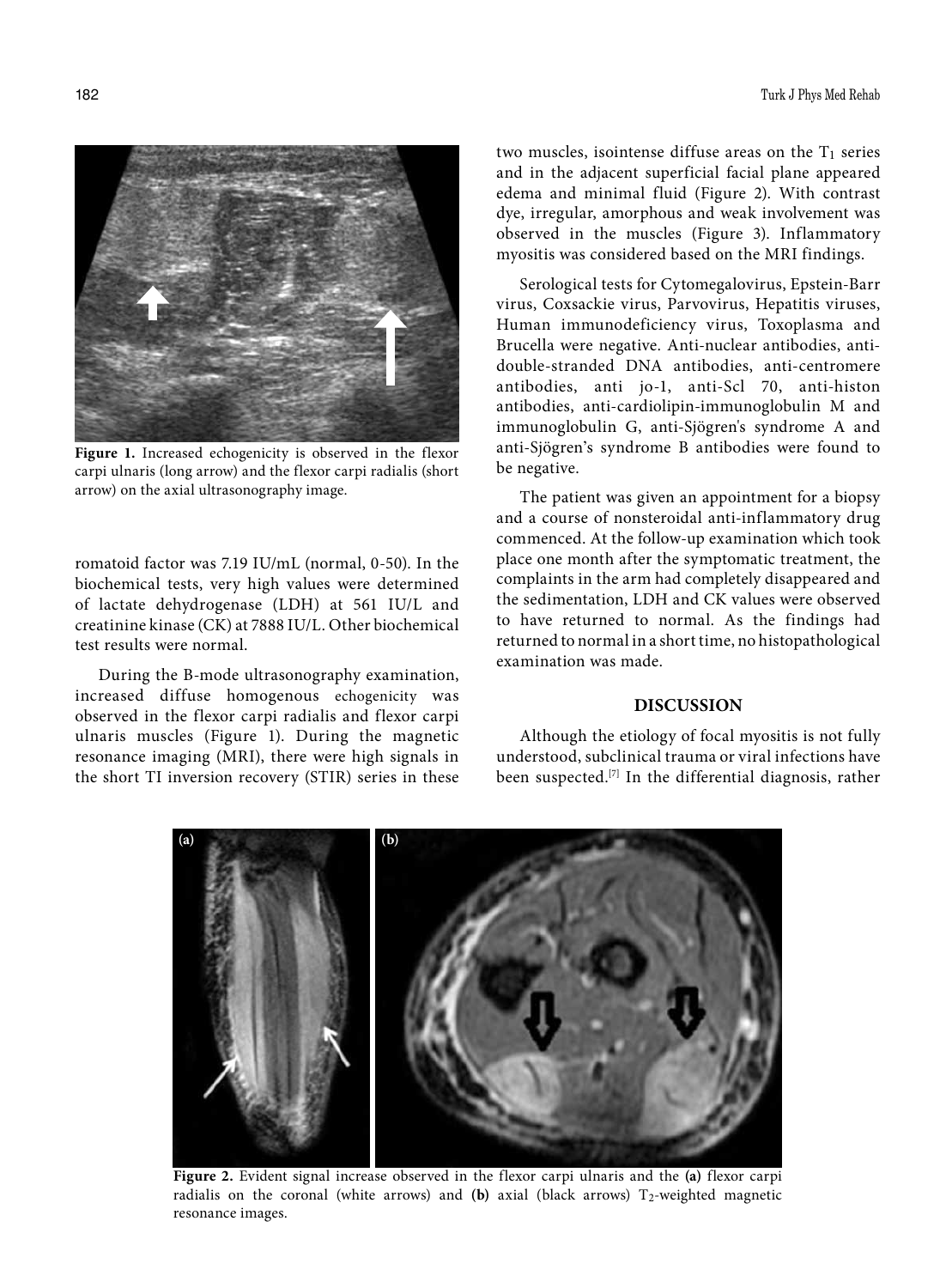

**Figure 3.** Axial non-contrast T<sub>1</sub>-weighted magnetic resonance image showing (a) slight signal increase in both muscles (black arrows) and contrast  $T_1$ -weighted magnetic resonance image showing **(b)** contrast involvement in both muscles (black arrows).

than infectious myositis being first considered, patients are tested for diabetes or immune system problems. In the current case, there was no immunosuppressive disease. Serological examinations directed to infectious agents were found to be negative, just as there were no skin findings or raised temperature which could have been related to systemic infection. As the patient recovered without antibiotic treatment, the lesion in this current case was not thought to be of infectious origin.

In the differential diagnosis, myositis related to autoimmune disorders was excluded as there was no Reynaud's phenomenon which could be considered connective tissue disease in the current case, no clinical findings such as oral aphtae, arthritis, serositis and alopecia and negative antibodies indicating immune diseases. Another disease considered in the differential diagnosis was eosinophilic fasciitis. In eosinophilic fasciitis, diffuse thickening and contrast involvement in the deep and superficial fascia are typical. Muscle involvement is observed secondarily in the superficial sections adjacent to the fascia.<sup>[9]</sup> In the current case, as there was dominant involvement in the muscle tissues and there was no possibility of secondary effect in the adjacent fascia, eosinophilic fasciitis was excluded.

Primary and secondary tumors must be considered in the differential diagnosis. Most cases in presented in the literature had a biopsy have had biopsy applied because of this concern. In the current case, as the complaints were resolved in a short time, and there were no indications of any other organ being involved. The likelihood of a tumor was not a priority in the differential diagnosis.

In cases with focal myositis, sonographic image has been reported to vary and may be hypoechoic or hyperechoic.<sup>[2,10]</sup> In the current case, the lesions were seen to be widespread, homogenous and hyperechoic. During the computed tomography, the appearance of focal myositis is non-specific. Compared to the muscle, it may be slightly hypodense or isodense. An increase in volume may be observed in the affected muscle.<sup>[6,11]</sup> Therefore, MRI is the most optimal evaluation method in focal myositis.[12] On MRI, lesions are observed as hypointense compared to the muscle on  $T_1$ -weighted series and a homogenous high signal is observed in the involved muscle on fat-suppressed  $T_2$ -weighted series. During the contrast examination in some cases, homogenous contrast involvement can be observed.[13] The STIR MRI of the current case had a widespread, hyperintense appearance. On the contrast MRIs, irregular, amorphous and weak contrast was seen. The evident high signal on the STIR series and no observation of mass-like contrast involvement suggested that the lesion was a strongly inflammatory pseudotumor.

In conclusion, although focal inflammatory myositis is a rarely seen benign disease, it can be confused with tumors and in particular, with autoimmune diseases and as well as several other conditions. In addition to clinical data, MRI is the most important imaging method in the diagnosis of focal myositis.

#### **Declaration of conflicting interests**

The authors declared no conflicts of interest with respect to the authorship and/or publication of this article.

### **Funding**

The authors received no financial support for the research and/or authorship of this article.